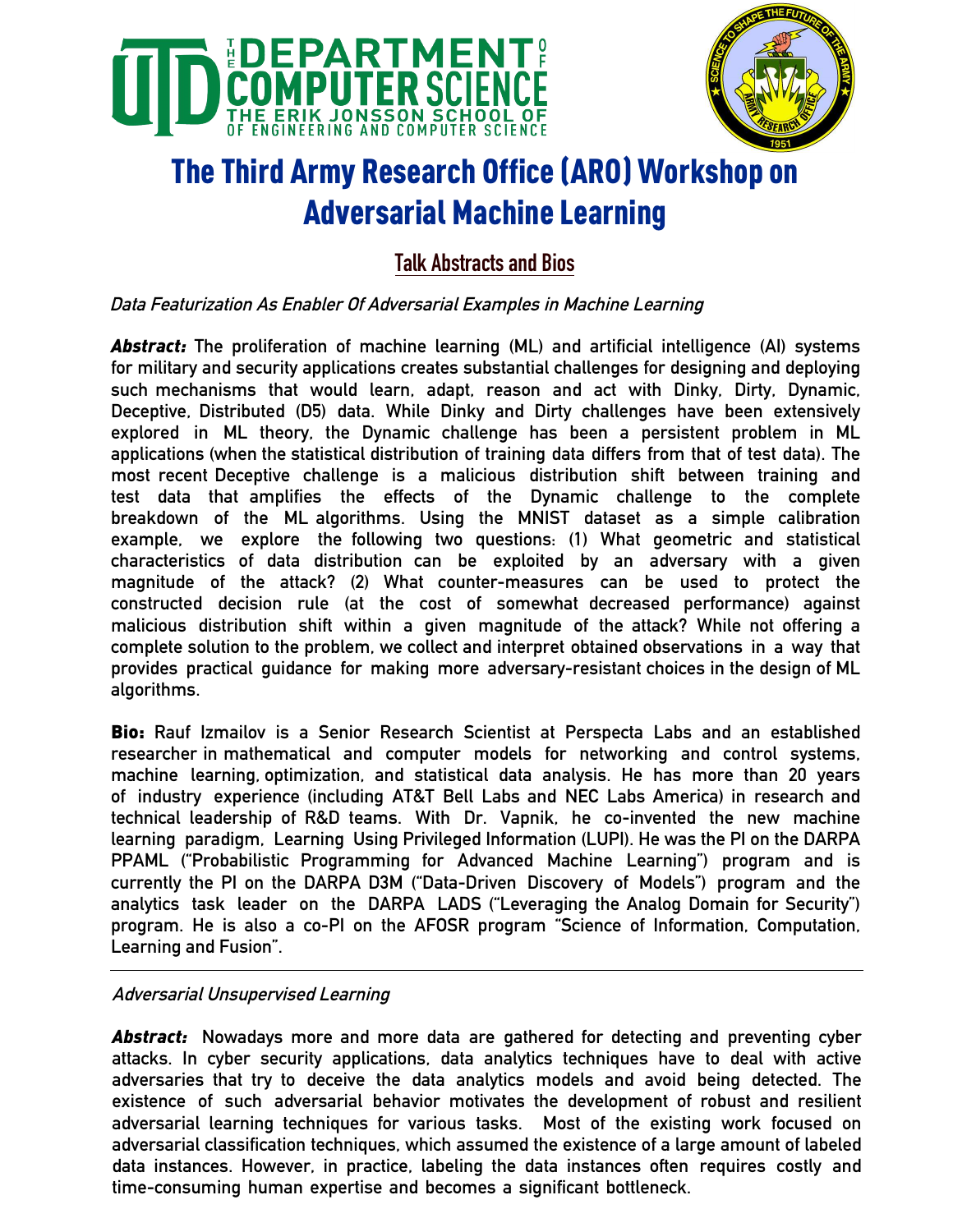



**Meanwhile, a large number of unlabeled instances can also be used to understand the adversaries' behavior.** 

**To address the above mentioned challenges, we develop a novel grid based adversarial clustering algorithm. Our adversarial clustering algorithm is able to identify the normal and abnormal regions, and to draw defensive walls around the centers of the normal objects utilizing game theoretic ideas. Our algorithm also identifies the overlapping areas within large mixed clusters, and outliers which may be potential anomalies.** 

*Bio:* **Bowei Xi received her Ph.D. in statistics from the Department of Statistics at the University of Michigan, Ann Arbor in 2004. She is an associate professor in the Department of Statistics at Purdue University. She was a visiting faculty in the Department of Statistics at Stanford University in summer 2007, and a visiting faculty at Statistical and Applied Mathematical Sciences Institute (SAMSI) from September 2012 to May 2013. Her research focuses on multidisciplinary work involving big datasets with complex structure from very different application areas including cyber security, Internet traffic, metabolomics, machine learning, and data mining. She has a US patent on an automatic system configuration tool and has filed another patent application for identification of blood-based metabolite biomarkers of pancreatic cancer.** 

#### **Limitations of the Lipschitz Constant as a Defense Against Adversarial Examples**

*Abstract:* **Several recent papers have discussed utilizing Lipschitz constants to limit the susceptibility of neural networks to adversarial examples. We analyze recently proposed methods for computing the Lipschitz constant. We show that the Lipschitz constant may indeed enable adversarially robust neural networks. However, the methods currently employed for computing it suffer from theoretical and practical limitations. We argue that addressing this shortcoming is a promising direction for future research into certified adversarial defenses.** 

*Bio:* **Todd Huster is a research scientist at Perspecta Labs. He has extensive experience solving challenging problems in the fields of machine learning, remote sensing, evaluation methodologies, and symbolic reasoning. He holds an M.S. in Computer Science from Wright State University.** 

#### **Certified Defenses Against Adversarial Examples**

*Abstract:* **While neural networks have achieved high accuracy on standard image classification benchmarks, their accuracy drops to nearly zero in the presence of small adversarial perturbations to test inputs. Defenses based on regularization and adversarial training have been proposed, but often followed by new, stronger attacks that defeat these defenses.** 

**Can we somehow end this arms race? In this talk, I will present some methods based on convex relaxations (with a focus on semidefinite programming) that output a certificate that for a given network and test input, no attack can force the error to exceed a certain value. I will then discuss how these certification procedures can be incorporated into neural network training to obtain provably**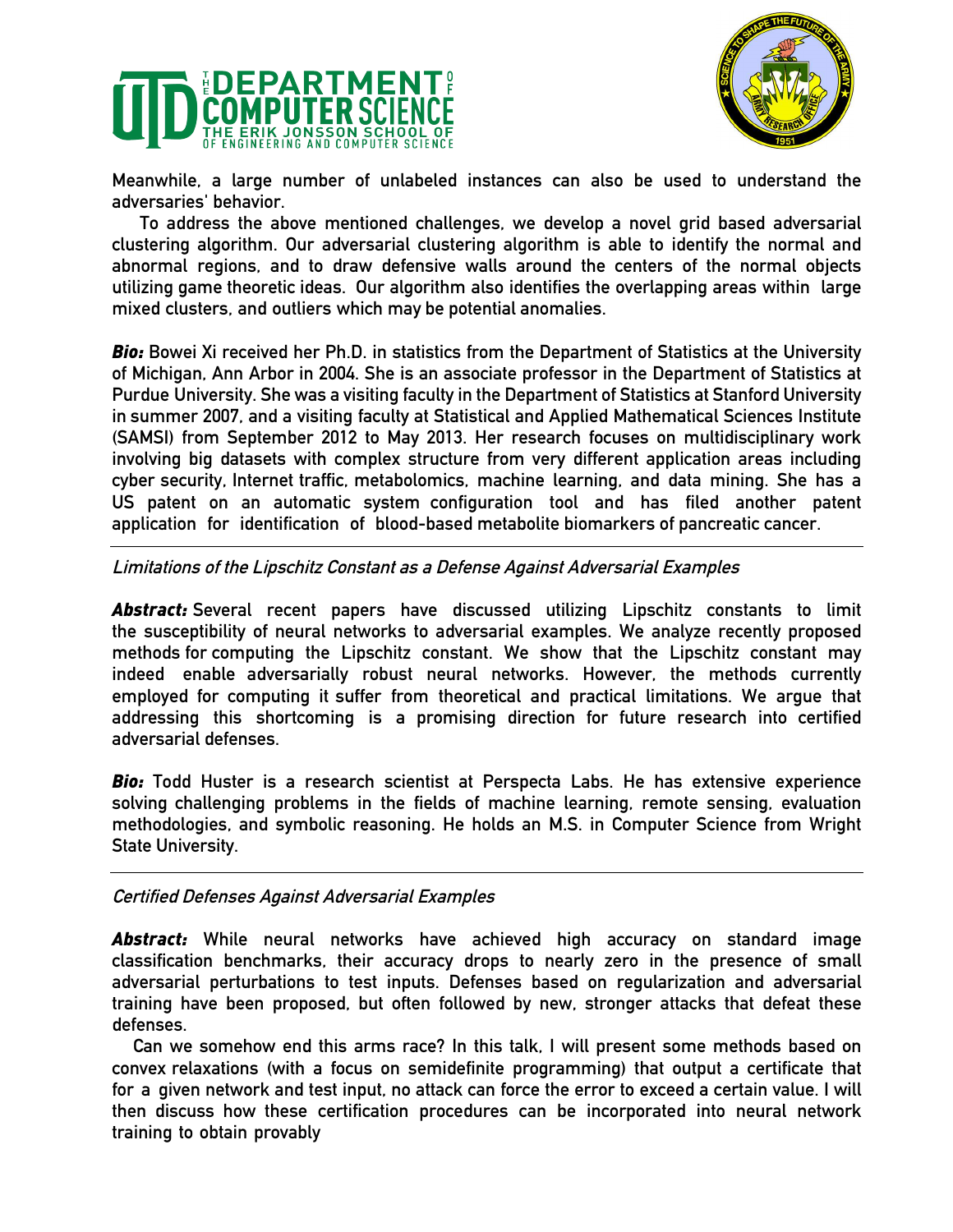



**robust networks. Finally, I will present some empirical results on the performance of attacks and different certificates on networks trained using different objectives.** 

**This is joint work with Jacob Steinhardt and Percy Liang.** 

*Bio:* **Aditi Raghunathan is a third year PhD student at Stanford University working with Percy Liang. She is a recipient of the Google PhD Fellowship in Machine Learning and the Open Philanthrophy Project AI Fellowship. She is primarily interested in making machine learning systems provably robust to adversarial perturbations. She is also interested in ensuring fairness in the outcomes of ML systems. She spent the summer of 2018 at Google Brain working with Ian Goodfellow and Alex Kurakin. Previously, she was an undergraduate at IIT Madras.** 

#### **Is Robust ML Really Robust?**

*Abstract:* **Machine learning (ML) techniques are increasingly common in security applications, such as malware and intrusion detection. However, ML models are often susceptible to evasion attacks, in which an adversary makes changes to the input (such as malware) in order to avoid being detected. A conventional approach to evaluate ML robustness to such attacks, as well as to design robust ML, is by considering simplified feature-space models of attacks, where the attacker changes ML features directly to effect evasion, while minimizing or constraining the magnitude of this change. We investigate the effectiveness of this approach to designing robust ML in the face of attacks that can be realized in actual malware (realizable attacks). We demonstrate that in the context of structure-based PDF malware detection, such techniques appear to have limited effectiveness. On the other hand, they are quite effective with contentbased detectors. In either case, we show that augmenting the feature space models with conserved features (those that cannot be unilaterally modified without compromising malicious functionality) significantly improves performance. Finally, we show that feature space models can enable generalized robustness when faced with multiple realizable attacks, as compared to classifiers which are tuned to be robust to a specific realizable attack.** 

*Bio:* **Yevgeniy Vorobeychik is an Associate Professor of Computer Science & Engineering at Washington University in Saint Louis. Previously, he was an Assistant Professor of Computer Science at Vanderbilt University. Between 2008 and 2010 he was a post-doctoral research associate at the University of Pennsylvania Computer and Information Science department. He received Ph.D. (2008) and M.S.E. (2004) degrees in Computer Science and Engineering from the University of Michigan, and a B.S. degree in Computer Engineering from Northwestern University. His work focuses on game theoretic modeling of security and privacy, adversarial machine learning, algorithmic and behavioral game theory and incentive design, optimization, agent-based modeling, complex systems, network science, and epidemic control. Dr. Vorobeychik received an NSF CAREER award in 2017, and was invited to give an IJCAI-16 early career spotlight talk. He also received several Best Paper awards, including one of 2017 Best Papers in Health Informatics. He was nominated for the 2008 ACM Doctoral Dissertation Award and received honorable mention for the 2008 IFAAMAS Distinguished Dissertation Award.**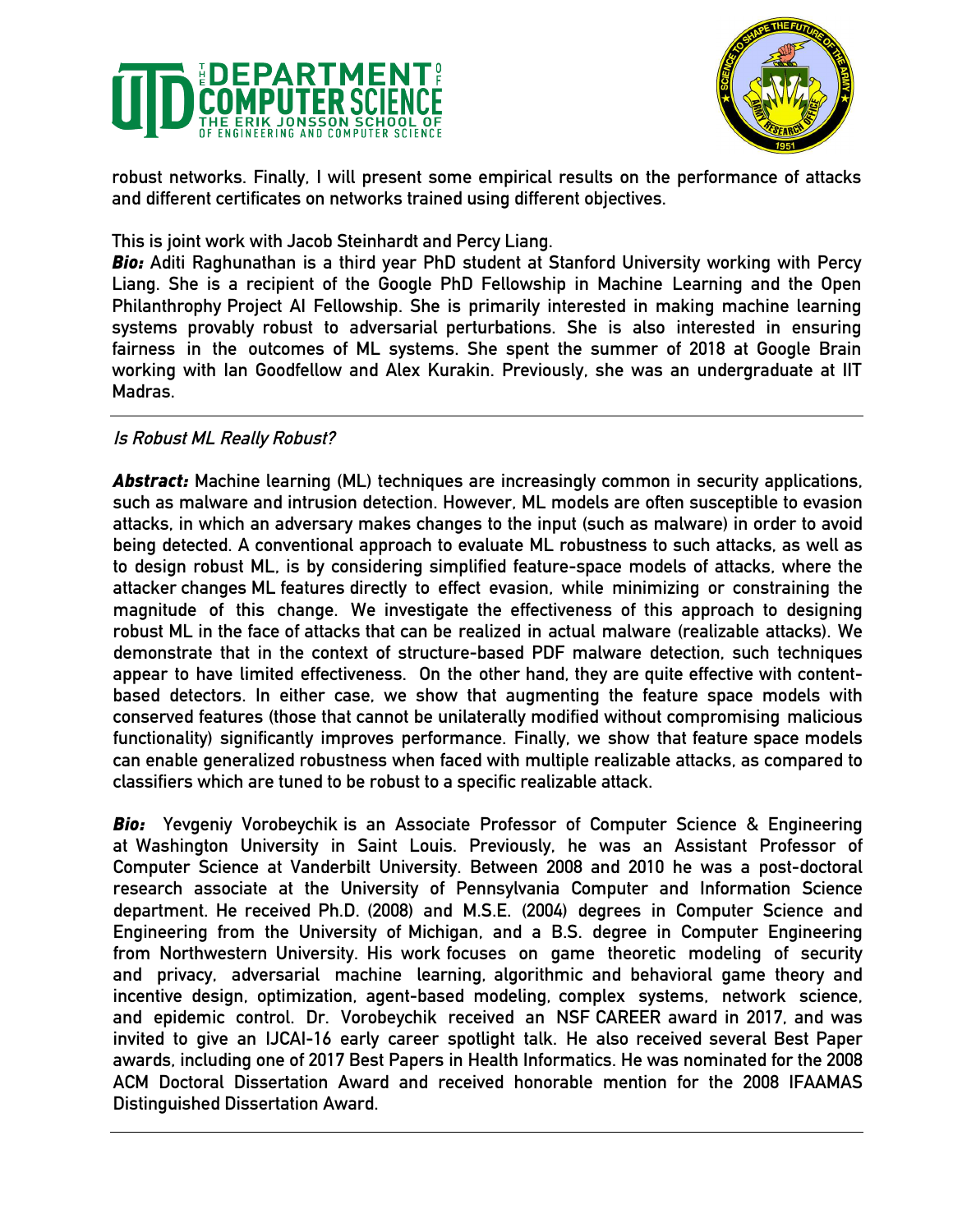



**Towards Safe and Robust Machine Learning** 

*Abstract:* **The fourth industrial revolution shaped by machine learning algorithms is underway. Advanced machine learning techniques such as Deep Learning (DL) have provided a paradigm shift in our ability to comprehend raw data and devise automated systems such as autonomous cars and drones. While such advanced learning technologies are essential for enabling interaction among autonomous agents and the environment, a characterization of their reliability in the presence of malicious entities are still in its infancy. This article discusses recent research advances for unsupervised model assurance against various adversarial attacks known to date and quantitatively compare their performance. Our discussion particularly focuses on deep learning models and how we can carefully characterize and thwart adversarial space in the early development stage instead of looking back with regret when DL systems are compromised by adversaries.** 

*Bio:* **Bita Rouhani is a research scientist at Microsoft Research. She received her Ph.D. in Electrical and Computer Engineering from University of California San Diego. Bita has received her M.Sc. degree in Computer Engineering from Rice University. Her research work aims at capturing the best of computer architecture, machine learning, and security fields to devise end-to-end systems that are simultaneously intelligent, succinct, and trustworthy. She received a number of awards and honors for her research including a Microsoft Ph.D. Fellowship.** 

**Data Poisoning Attacks: A Representational Perspective** 

*Abstract:* **Data poisoning is one of the major threats in ML security. The corresponding attacks are easy to mount and can enable the adversary to take a total control of the poisoned model.** 

 **In this talk, I will focus on backdoor attacks - poisoning attacks that plant "triggers" in the attacked classifier to enable overriding predictions of that classifier on chosen inputs. Specifically, I will discuss certain properties of deep learning representations that, on one hand, might be useful in thwarting such attacks and, on the other hand, can be leveraged to execute backdoor poisonings that are harder to foil.** 

**Based on joint works with Brandon Tran and Jerry Li, and Alexander Turner and Dimitris Tsipras.** 

*Bio:* **Aleksander Madry is the NBX Associate Professor of Computer Science in the MIT EECS Department and a principal investigator in the MIT Computer Science and Artificial Intelligence Laboratory (CSAIL). He received his PhD from MIT in 2011 and, prior to joining the MIT faculty, he spent some time at Microsoft Research New England and on the faculty of EPFL. Aleksander's research interests span algorithms, continuous optimization, science of deep learning and understanding machine learning from a robustness perspective. His work has been recognized with a number of awards, including an NSF CAREER Award, an Alfred P. Sloan Research Fellowship, an ACM Doctoral Dissertation Award Honorable Mention, and the 2018 Presburger Award.**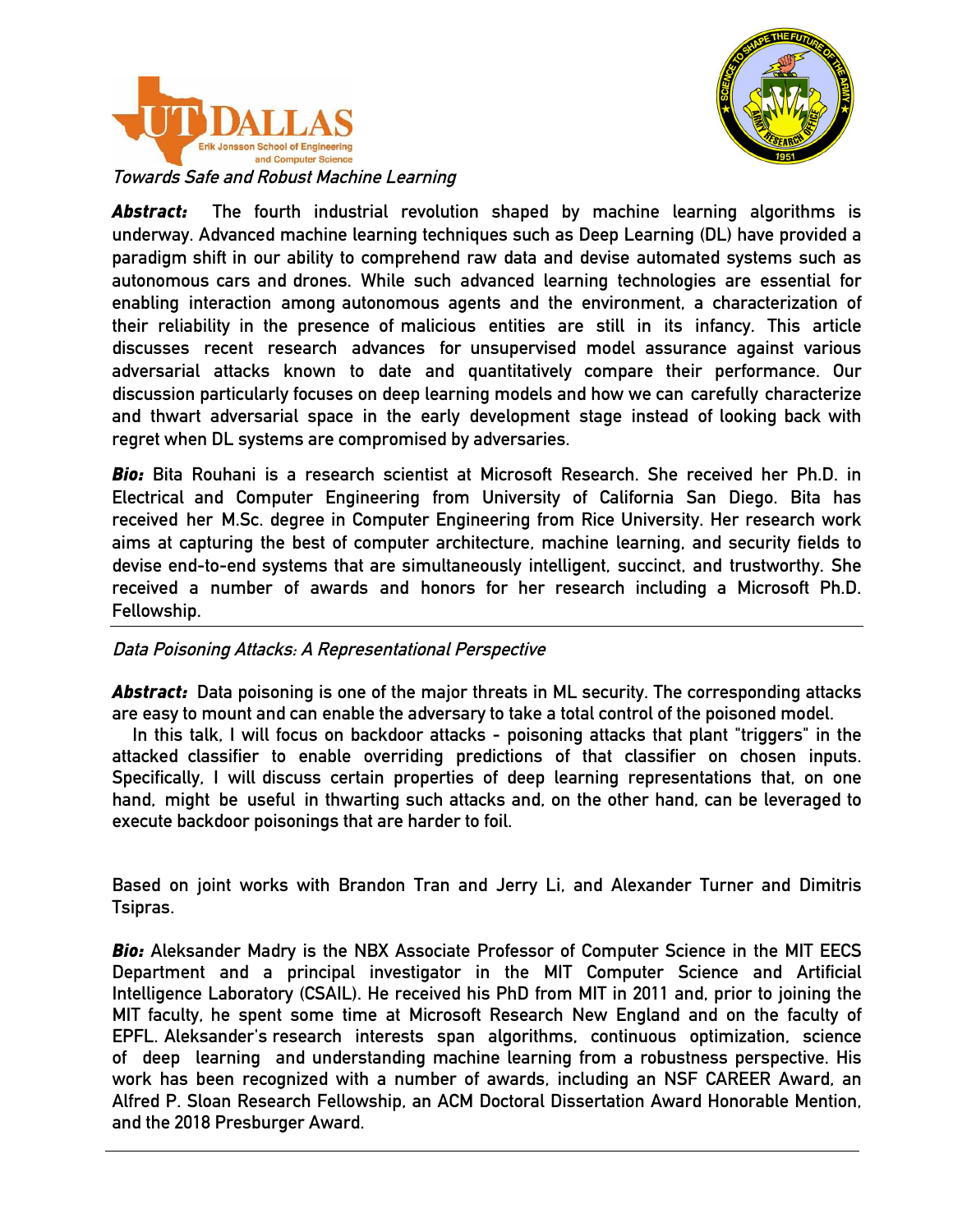



# **Protecting Classifiers against Adversarial Attacks using Generative Models**

*Abstract:* **In recent years, deep neural network approaches have been widely adopted for machine learning tasks, including classification. However, they are vulnerable to adversarial perturbations: carefully crafted small perturbations can cause misclassification of legitimate images. In this talk, I will discuss an approach for defending deep neural networks against adversarial attacks by exploiting the expressive capability of Generative Adversarial Networks (GANs). This approach known as Defense-GAN is trained to model the distribution of unperturbed images. At inference time, it finds a close output to a given image which does not contain the adversarial changes. This output is then fed to the classifier. Defense-GAN can be used with any classification model and does not modify the classifier structure or training procedure. It can also be used as a defense against any attack as it does not assume knowledge of the process for generating the adversarial examples. We empirically show that Defense-GAN is consistently effective against different attack methods and improves on existing defense strategies. As of now, Defense-GAN is one of the few methods that is robust to Carlini-Wagner attacks.** 

*Bio:* **Prof. Rama Chellappa is a Distinguished University Professor, a Minta Martin Professor of Engineering and a Professor in the ECE department at the University of Maryland. His current research interests span many areas in image processing, computer vision, machine learning and pattern recognition. Prof. Chellappa is a recipient of an NSF Presidential Young Investigator Award and four IBM Faculty Development Awards. He received the K.S. Fu Prize from the International Association of Pattern Recognition (IAPR). He is a recipient of the Society, Technical Achievement and Meritorious Service Awards from the IEEE Signal Processing Society. He also received the Technical Achievement and Meritorious Service Awards from the IEEE Computer Society. Recently, he received the inaugural Leadership Award from the IEEE Biometrics Council. At UMD, he received college and university level recognitions for research, teaching, innovation and mentoring of undergraduate students. In 2010, he was recognized as an Outstanding ECE by Purdue University. He received the Distinguished Alumni Award from the Indian Institute of Science in 2016. Prof. Chellappa served as the Editor-in-Chief of PAMI. He is a Golden Core Member of the IEEE Computer Society, served as a Distinguished Lecturer of the IEEE Signal Processing Society and as the President of IEEE Biometrics Council. He is a Fellow of IEEE, IAPR, OSA, AAAS, ACM and AAAI and holds six patents.** 

#### **Adversarial Poisoning Attacks and Defenses in Machine Learning Systems**

*Abstract:* **Machine learning is increasingly being used for automated decisions in applications such as health care, finance, and cyber security. In these critical environments, attackers have strong incentives to manipulate the results and models generated by machine learning algorithms. The area of adversarial machine learning studies the effect of adversarial attacks against machine learning models and aims to design robust defense algorithms. In this talk I will describe several new poisoning attacks at training time against regularized linear regression and neural networks. I will also discuss resilient learning principles that can be used to mitigate these attacks in the training phase and present results on several real-world applications.**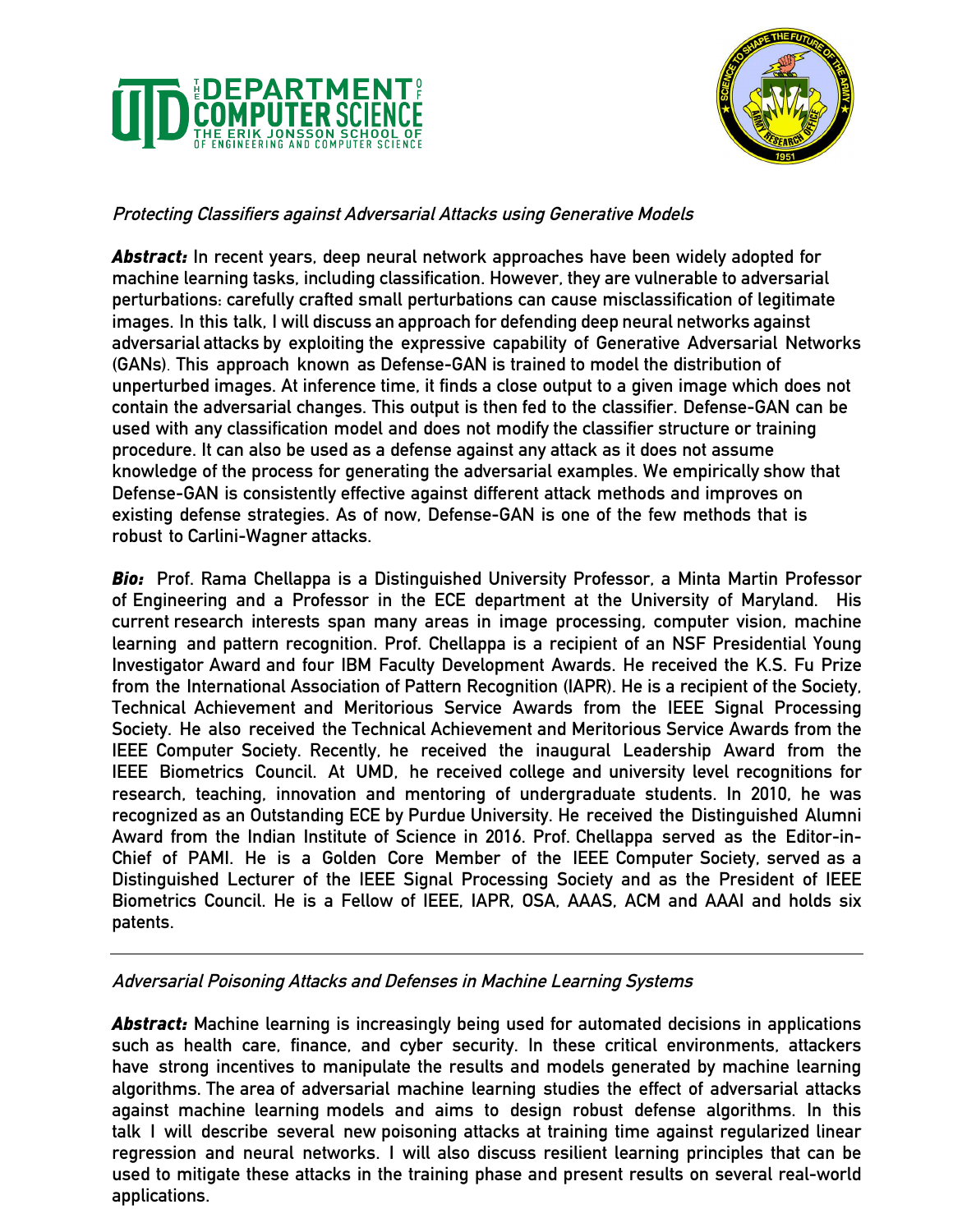



*Bio:* **Alina Oprea is an Associate Professor of Computer Science at Northeastern University's College of Computer and Information Science since August 2016. She is interested in security analytics, adversarial machine learning, cloud and network security, and applied cryptography. Prior to her position at Northeastern, Alina was a consultant research scientist at RSA Laboratories, where she transitioned her security analytics research into industry. Alina received a BS in Mathematics and Computer Science from the University of Bucharest in Romania in 2000. She also earned M.Sc. and Ph.D. degrees in Computer Science from Carnegie Mellon University in 2003 and 2007, respectively. Co-author of many journal and peer-review conference papers, she has also participated in a large number of technical program committees (IEEE S&P, NDSS, ACM CCS, and ACSAC) and is a co-inventor on more than 20 issued patents. She is currently co-chairing the 2019 Network and Distributed System Security (NDSS) conference and is an associate editor for the ACM Transactions on Privacy and Security (TOPS) journal. Alina is the recipient of the Best Paper Award at the 2005 Network and Distributed System Security (NDSS) Conference, the Best Paper Award at the 2017 ACM Workshop on Artificial Intelligence and Security (AISEC), and the 2011 Technology Review TR35 award for her research in cloud security.** 

**Is Randomness The Answer to Curtailing Transferability of Adversarial Attacks against Deep Neural Networks?** 

*Abstract:* **Transferability of adversarial attacks exacerbates the observed vulnerabilities of Deep Neural Networks (DNNs). Adding randomness to DNNs models can make them a moving target for the adversary, and in turn makes adversarial attacks more challenging. Transferability of attacks depends on their depth of invasion in the feature space and the robustness of the random decision boundary. We study two randomization techniques that can supply a random DNN classifier to each query request. To understand how much room there is for randomness, we estimate the variance of DNN models in the version space using differential entropy. Higher differential entropy suggests larger variances of DNNs in the version space, therefore weaker transferability of attacks against randomized DNNs. We empirically demonstrate that randomization can significantly enhance the resilience of a DNN model to adversarial attacks.** 

*Bio:* **Dr. Yan Zhou is a research scientist in the Data Security and Privacy Lab at The University of Texas at Dallas. She received her D.Sc. in Computer Science from Washington University in St. Louis. Dr. Zhou's research focuses on developing robust machine learning techniques for problems where there are adversaries. She has also worked in the areas of semi-supervised learning, active learning, multiple instance learning, and compression-based classification.**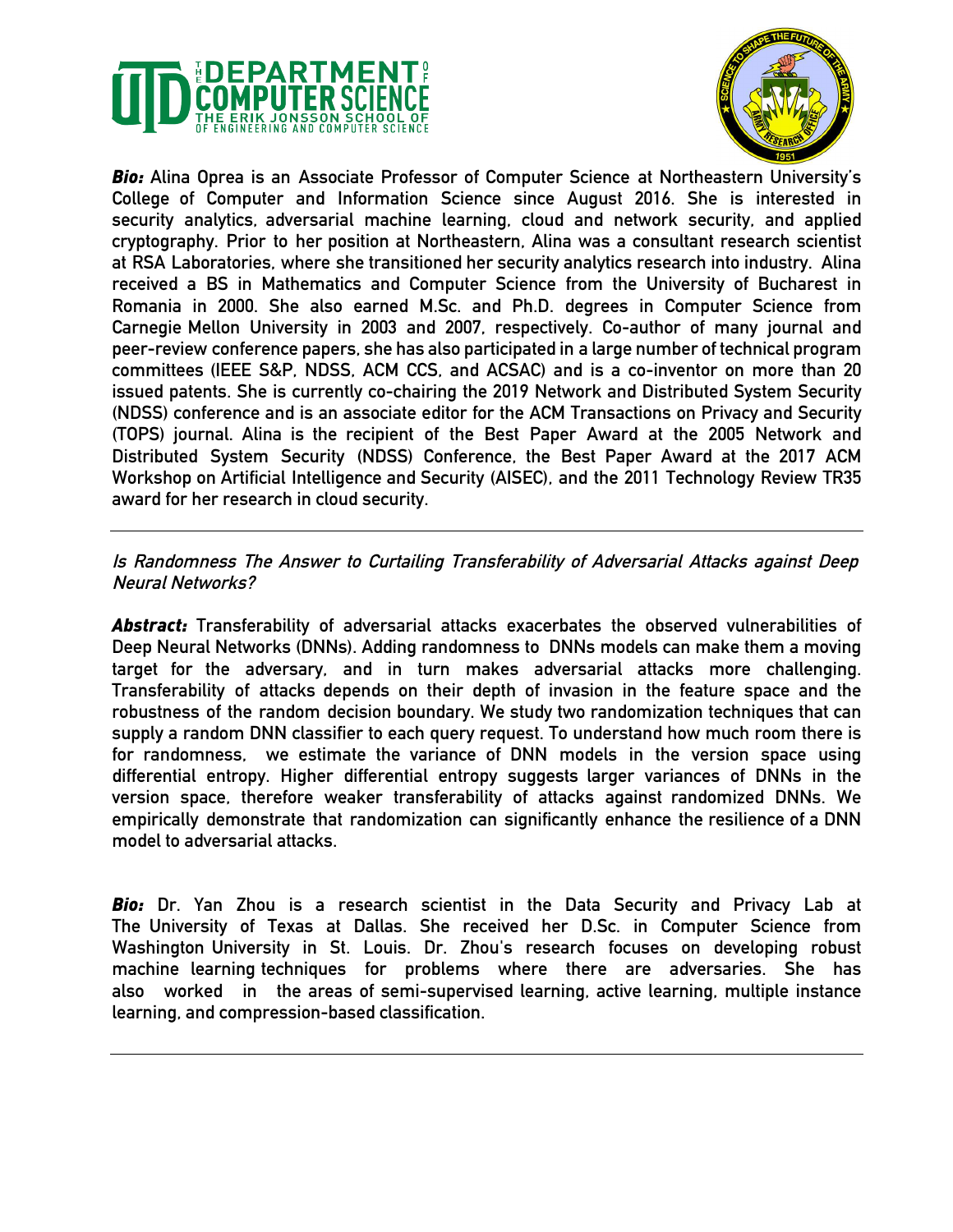



## **Adversarial Examples that Fool both Computer Vision and Time-Limited Humans**

*Abstract***: Machine learning models are vulnerable to adversarial examples: small changes to images can cause computer vision models to make mistakes such as identifying a school bus as an ostrich. However, it is still an open question whether humans are prone to similar mistakes. Here, we address this question by leveraging recent techniques that transfer adversarial examples from computer vision models with known parameters and architecture to other models with unknown parameters and architecture, and by matching the initial processing of the human visual system. We find that adversarial examples that strongly transfer across computer vision models influence the classifications made by timelimited human observers.** 

*Bio:* **Gamaleldin F. Elsayed is an AI resident at Google Brain interested in deep learning and computational neuroscience research. In particular, his research is focused on studying properties and problems of artificial neural networks and designing better machine learning models with inspiration from neuroscience. In 2017, he completed his PhD in Neuroscience from Columbia University at the Center for Theoretical Neuroscience with John P. Cunningham. During his PhD, he contributed to the field of computational neuroscience through designing machine learning methods for identifying and validating structures in complex neural data. Prior to that, he completed his B.S. from The American University in Cairo with a major in Electronics Engineering and a minor in Computer Science, and earned M.S. degrees in electrical engineering from KAUST and Washington University in St. Louis. Before his graduate studies, he was also a professional athlete and Olympian Fencer. He competed at The 2008 Olympic Games in Beijing with the Egyptian Saber team.** 

#### **Evaluating Deception in Human Behavior: Application of Pattern Classification to Understand Truth, Trust, and Cross-cultural Interactions**

*Abstract:* **Studies researching the brain basis of deception have yielded mixed results. Many studies have investigated whether we can determine if someone is lying based on brain-based biomeasures. This has proved difficult. In our own research, we evaluated whether people can tell if another person is lying to them. Other relevant factors were also examined including trustworthiness of faces, and the cultural background of the person. We applied multivariate pattern analysis using a linear discriminator to examine neural activation patterns in these regions in response to people viewing videos of trustworthy and untrustworthy-appearing East Asian and Caucasian men. Results showed that the dissociation of brain patterns in response to trustworthy and untrustworthy people does not dependent upon magnitudes of activation, and it is similar for both East Asian and Caucasian participants. The prefrontal cortex appeared to be most sensitive to deception-information, yet people were not able to use that information in forming explicit judgments. Overall the results suggest that reading deception comes from implicit cues and that we have difficulty in applying that information to form a judgment about being deceived.** 

*Bio***: Daniel Krawczyk is professor of Behavioral and Brain Sciences and holds the Debbie and Jim Francis Chair in Behavioral and Brain Sciences at The University of Texas at Dallas. He is also a**